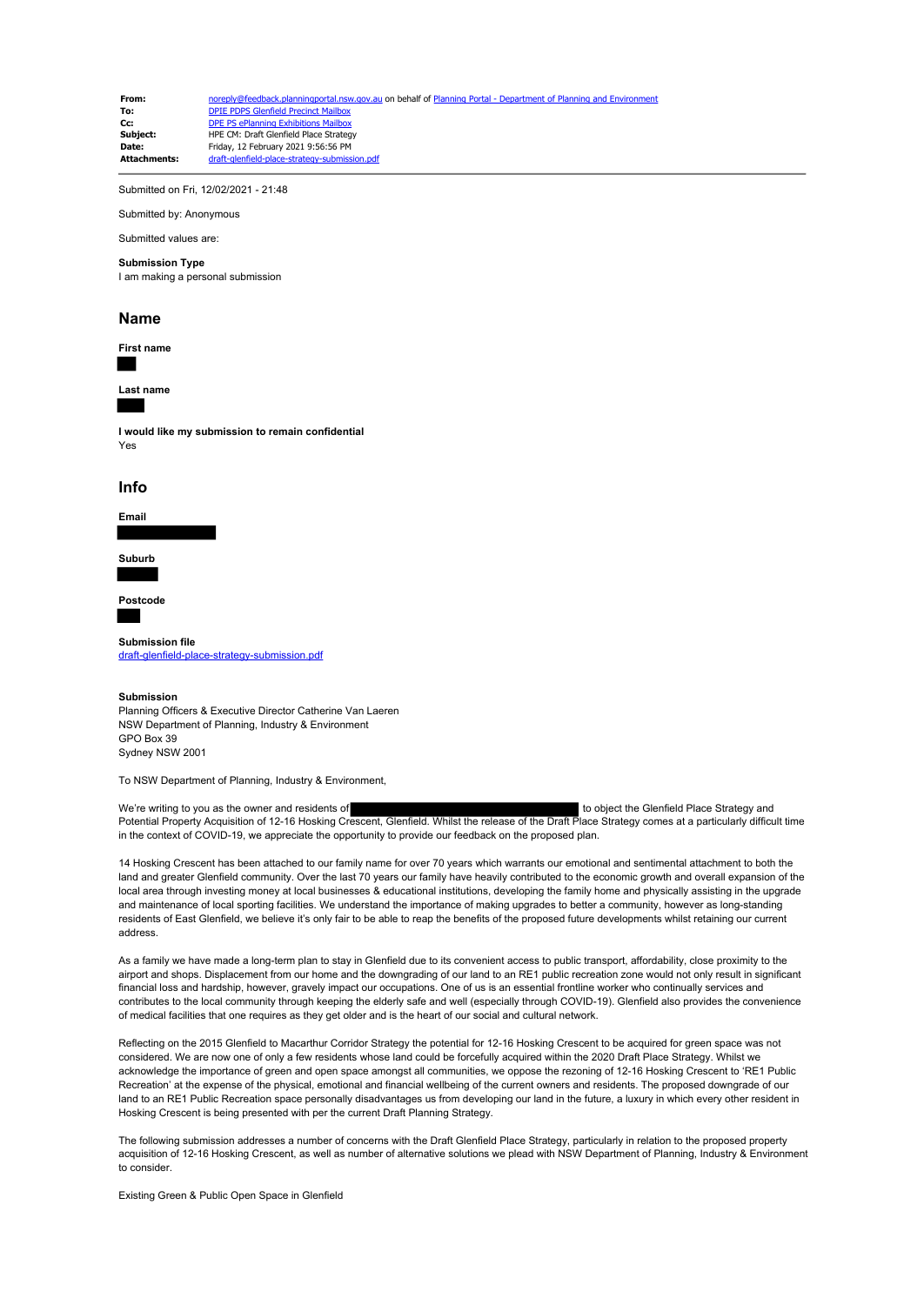Glenfield lives up to its name with an extensive number of green and open spaces that exist within minutes walking distance and a 1km radius of Hosking Crescent and its neighbouring streets. These spaces include Glenfield Park, which is currently undergoing a \$2 million upgrade (funded through the state government's Precinct Support Scheme), Seddon Park, Glenfield Dog Park, Kennett Park, Blinman Park, Trobriand Park, Lalor Park, Bunbury Curran Park, Narang Reserve, Baldwin Reserve, Salisbury Reserve, Edwin Moore Reserve, Child's Reserve and George's River Corridor. Per the Draft Glenfield Place Strategy there is also an additional 30ha 'green open-space corridor and village green' planned for the western side of the train line, plus '3 new sportsgrounds containing up to 6 playing fields' providing opportunities for active and passive recreation (Explanation of Intended Effect Table 3, pg. 23).

Following professional advice from The Planning Hub who specialise in town planning and have a deep knowledge of Local & State planning legislation, a calculation of the total area of merely Glenfield Park, Seddon Park and Kennett Park is approximately 112 hectares. This is almost double the open space required for the projected population of Glenfield (up to 23,400 residents) per The Growth Centre Development Code (GCDC).

With every problem there is a solution. Based on the abundance of existing open space within the subject area, there's already countless opportunities for the local council or state government to develop these underused recreational spaces without acquiring 12-16 Hosking Crescent. Within the Glenfield Priority Precinct Social Infrastructure and Open Space Services Report (pg. iii) only 3-4 embellishments to 'existing local parks' are recommended to meet guidelines for a low development planning scenario, and 4-6 embellishments for a high development planning scenario. Installing benches, picnic tables, fitness equipment, help people appreciate natural beauty by labelling different plants and trees with informative placards and providing appropriate waste management systems are just a few ways the parks listed above could be embellished to create appealing passive green zones.

In the case that the aforementioned suggestion doesn't provide an adequate solution, we appeal to the planning team to carefully consider an alternate location for the green space that doesn't displace residents who don't want to vacate their homes.

#### Environmental Impact

The mere 0.25 ha of open space that 12-16 Hosking Crescent would offer the community is too small-scale to promote the benefits that any wellplanned open space should. Having an open space amongst a street primarily zoned as a 'mixed use/residential area' would encourage additional unwarranted noise, pollution, anti-social behaviour and safety concerns for residents or potential businesses in the vicinity. Anecdotally, the current vacant block on lot 16 already attracts anti-social behaviour such as the consumption of alcohol, drug use, arson and public urination given its close vicinity to the train station. These are all behaviours that surrounding residents could be exposed to, however on a greater scale if the proposed green space was to ensue. Rectifying vandalism and maintaining yet another green space to an acceptable standard is only going to provide yet another challenge and cost inefficiency to the Campbelltown City Council.

Research shows that many of the positive health benefits of a green or open space are not derived through physical access to the space alone, but are influenced strongly by the quality and size of the space (Planning for green open space in urbanising landscapes, National Environment Research Program & Environmental Decisions Hub Report, October 2014). Quality of open space is characterised by the diversity of facilities available such as sporting fields or playgrounds, walking tracks, access to water, general amenity including safety (Broomhall 1996; Giles-Corti et al. 2005 Francis et al. 2012), none of which have been addressed or presented within the Draft Planning Strategy for 12-16 Hosking Crescent. In an Australian study, interview respondents with good access to large and attractive parks were found to be twice as likely to engage in physical or passive activity in public green open space (South Australian Active Living Coalition. 2010). As long-standing residents of Glenfield, we can vouch that the larger parks such as Seddon Park & Glenfield Park are more commonly utilised by local residents such as ourselves due to their quality of space and facilities.

As highlighted in the Glenfield Priority Precinct Social Infrastructure and Open Space Services Report (pg. 47), 'the 2015 Glenfield Social Infrastructure Assessment identified a number of key priorities that Council have requested for open space in the Greenfield [SIC] precinct including: a review of Seddon and Kennett Parks to resolve the conflicts caused by the proximity of the sports field to the road and to improve opportunities for passive recreation'. Considering the small nature of the proposed open space for 12-16 Hosking Crescent, the area in which children and adults rest and play would be dangerously situated close to the road, particularly in an area that is only set become denser and naturally more traffic heavy.

Rather than forcefully acquiring the land from families who want to contribute to the thriving Glenfield community, we encourage NSW Planning, Industry & Environment to challenge future developers to become more accountable by incorporating green and open space areas within their design. As Australian cities continue to become dense with high-rise dwellings, there has been an increase in the installation of rooftop gardens. Not only can a rooftop green space store and clean rainwater, but it can also provide a natural thermal insulation for buildings thus minimising energy costs for the site. In using the surface of its building as a host for the ground area it displaces, rooftop green spaces ensure a balanced compromise, providing valuable public open space on one side while maintaining a traditional commercial façade. Secret Gardens and M Central buildings in Sydney and Condor Tower, The Burnley Living Roofs and The Victorian Desalination Plant in Melbourne are examples of inspiration for local and effective rooftop open spaces.

The proposed demolition of 12-14 Hosking Crescent would also see the removal and disturbance of deep-rooted flora and fauna. Research shows that open spaces of a small-scale aren't effective in harbouring proficient levels of biodiversity than that of larger green spaces (Cornelis and Hermy 2004). To rip down a number of established plants, trees and habitats to only (potentially) replant underdeveloped vegetation is senseless from an environmental perspective.

Implementing a place strategy would be far sweeter if it was achieved without displacing residents who don't want to leave their homes. The Glenfield Precinct Urban Design Report (pg. 5) outlines the vision for Glenfield as one that 'will be a connected' and 'inclusive', however the Draft Glenfield Placement Strategy currently fails to connect and include the residents of 12-16 Hosking Crescent. We plead with you to reconsider the placement of the proposed open space upon our home at the expense of our livelihood and ask that you explore and consider all other possible solutions.

We anticipate your response to the matter.

Sincerely,

**I agree to the above statement** Yes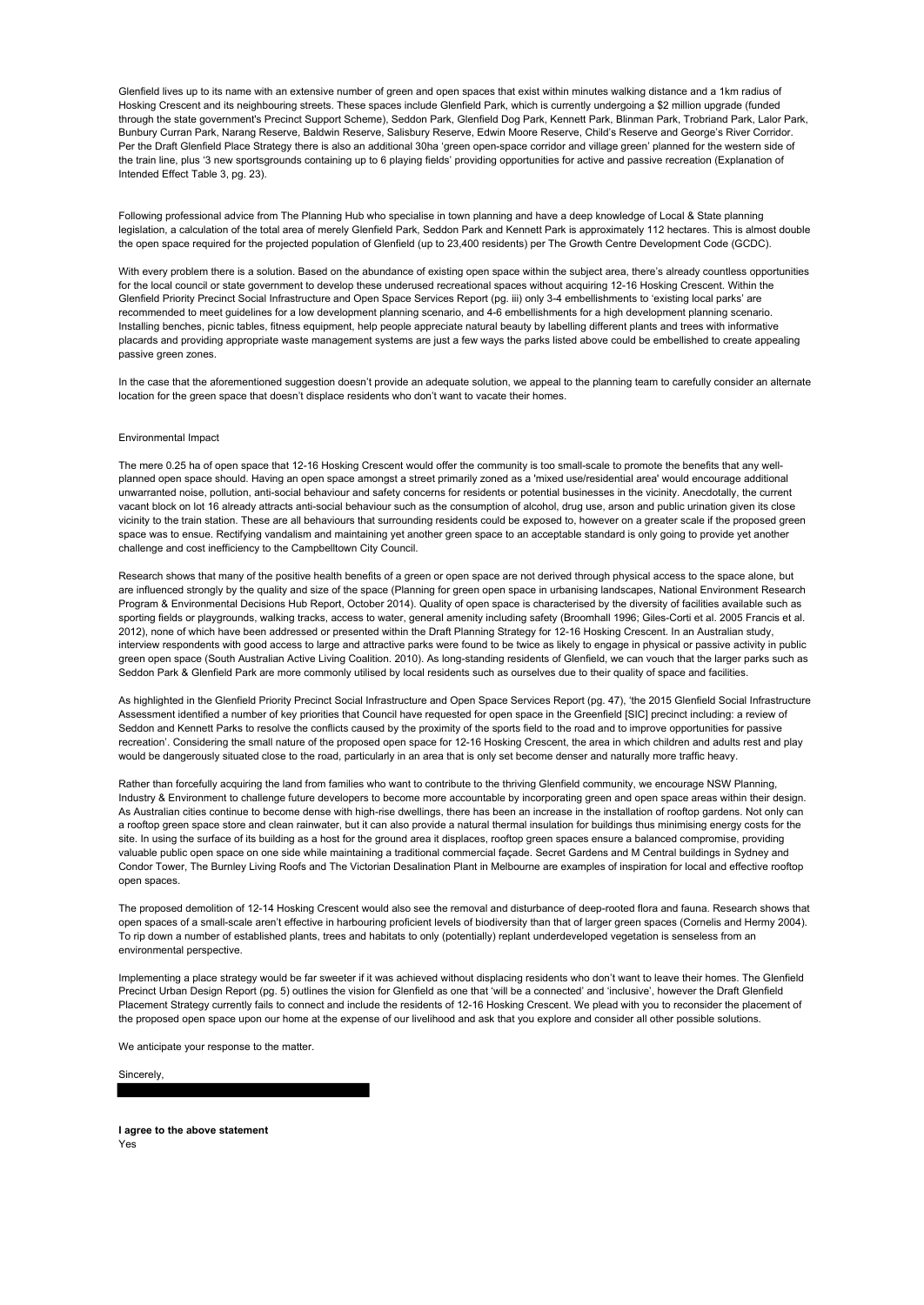### **Planning Officers & Executive Director Catherine Van Laeren NSW Department of Planning, Industry & Environment GPO Box 39 Sydney NSW 2001**

To NSW Department of Planning, Industry & Environment,

We're writing to you as the owner and residents of to object the Glenfield Place Strategy and Potential Property Acquisition of 12-16 Hosking Crescent, Glenfield. Whilst the release of the Draft Place Strategy comes at a particularly difficult time in the context of COVID-19, we appreciate the opportunity to provide our feedback on the proposed plan.

14 Hosking Crescent has been attached to our family name for over 70 years which warrants our emotional and sentimental attachment to both the land and greater Glenfield community. Over the last 70 years our family have heavily contributed to the economic growth and overall expansion of the local area through investing money at local businesses & educational institutions, developing the family home and physically assisting in the upgrade and maintenance of local sporting facilities. We understand the importance of making upgrades to better a community, however as long-standing residents of East Glenfield, we believe it's only fair to be able to reap the benefits of the proposed future developments whilst retaining our current address.

As a family we have made a long-term plan to stay in Glenfield due to its convenient access to public transport, affordability, close proximity to the airport and shops. Displacement from our home and the downgrading of our land to an RE1 public recreation zone would not only result in significant financial loss and hardship, however, gravely impact our occupations. One of us is an essential frontline worker who continually services and contributes to the local community through keeping the elderly safe and well (especially through COVID-19). Glenfield also provides the convenience of medical facilities that one requires as they get older and is the heart of our social and cultural network.

Reflecting on the 2015 [Glenfield to Macarthur Corridor Strategy](https://www.planning.nsw.gov.au/-/media/Files/DPE/Strategy-documents/draft-corridor-strategy-glenfield-to-macarthur-2015-07.pdf?la=en) the potential for 12-16 Hosking Crescent to be acquired for green space was not considered. Per the diagram (overleaf), we are now one of only a few residents whose land could be forcefully acquired within the 2020 Draft Place Strategy. Whilst we acknowledge the importance of green and open space amongst all communities, we oppose the rezoning of 12-16 Hosking Crescent to 'RE1 Public Recreation' at the expense of the physical, emotional and financial wellbeing of the current owners and residents. The proposed downgrade of our land to an RE1 Public Recreation space personally disadvantages us from developing our land in the future, a luxury in which every other resident in Hosking Crescent is being presented with per the current Draft Planning Strategy.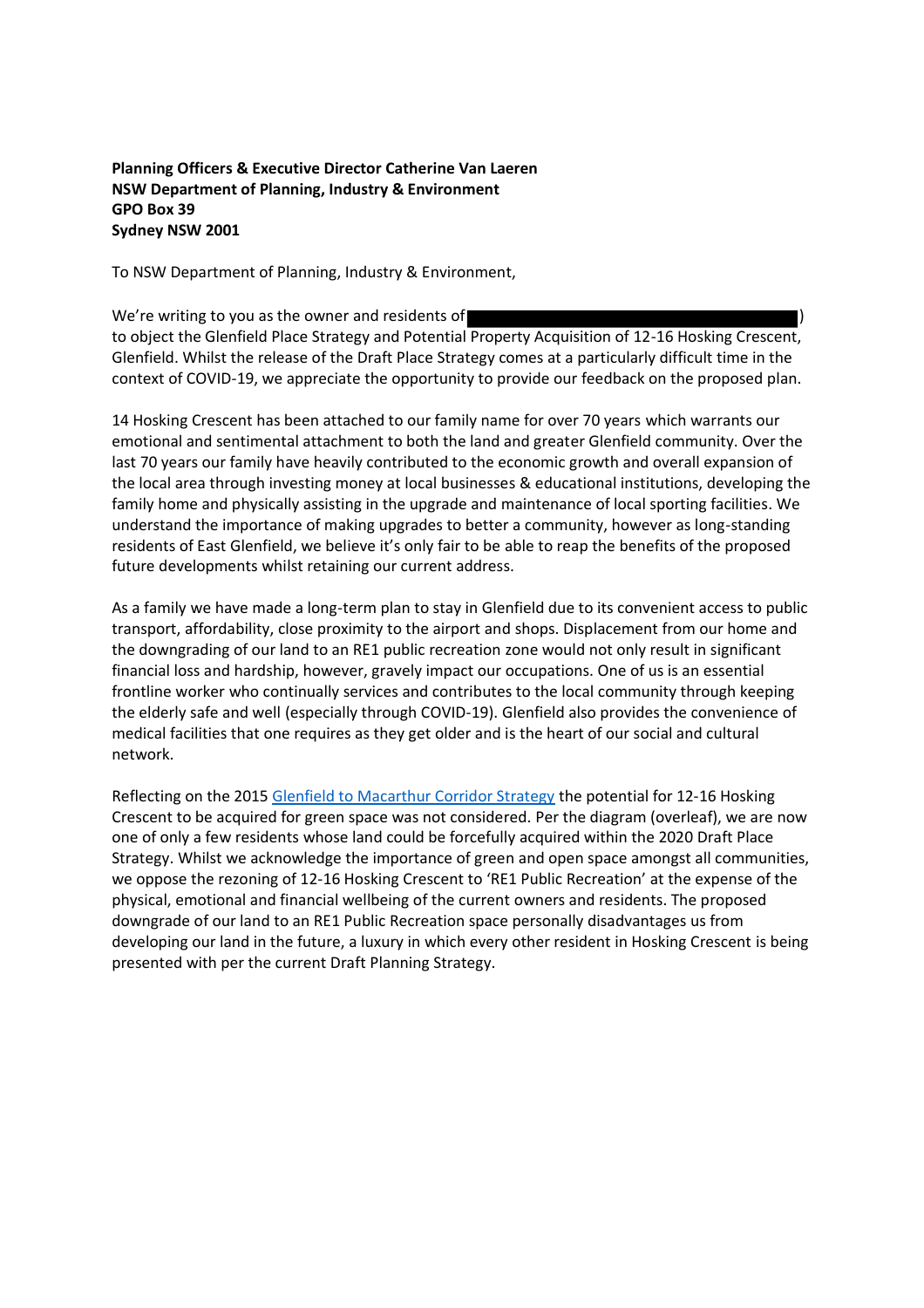

**Figure 1:** Proposed Land Reservation Acquisition Map for the study area only (Source: Glenfield Precinct Explanation of Intended Effect, December 2020)

The following submission addresses a number of concerns with the Draft Glenfield Place Strategy, particularly in relation to the proposed property acquisition of 12-16 Hosking Crescent, as well as number of alternative solutions we plead with NSW Department of Planning, Industry & Environment to consider.

# **Existing Green & Public Open Space in Glenfield**

Glenfield lives up to its name with an extensive number of green and open spaces that exist within minutes walking distance and a 1km radius of Hosking Crescent and its neighbouring streets. These spaces include Glenfield Park, which is currently undergoing a \$2 million upgrade (funded through the state government's Precinct Support Scheme), Seddon Park, Glenfield Dog Park, Kennett Park, Blinman Park, Trobriand Park, Lalor Park, Bunbury Curran Park, Narang Reserve, Baldwin Reserve, Salisbury Reserve, Edwin Moore Reserve, Child's Reserve and George's River Corridor. Per the Draft Glenfield Place Strategy there is also an additional 30ha 'green open-space corridor and village green' planned for the western side of the train line, plus '3 new sportsgrounds containing up to 6 playing fields' providing opportunities for active and passive recreation [\(Explanation of Intended Effect Table 3, pg.](https://shared-drupal-s3fs.s3-ap-southeast-2.amazonaws.com/master-test/fapub_pdf/00+-+Planning+Portal+Exhibitions/Explanation+of+Intended+Effect_Glenfield.pdf)  [23\)](https://shared-drupal-s3fs.s3-ap-southeast-2.amazonaws.com/master-test/fapub_pdf/00+-+Planning+Portal+Exhibitions/Explanation+of+Intended+Effect_Glenfield.pdf).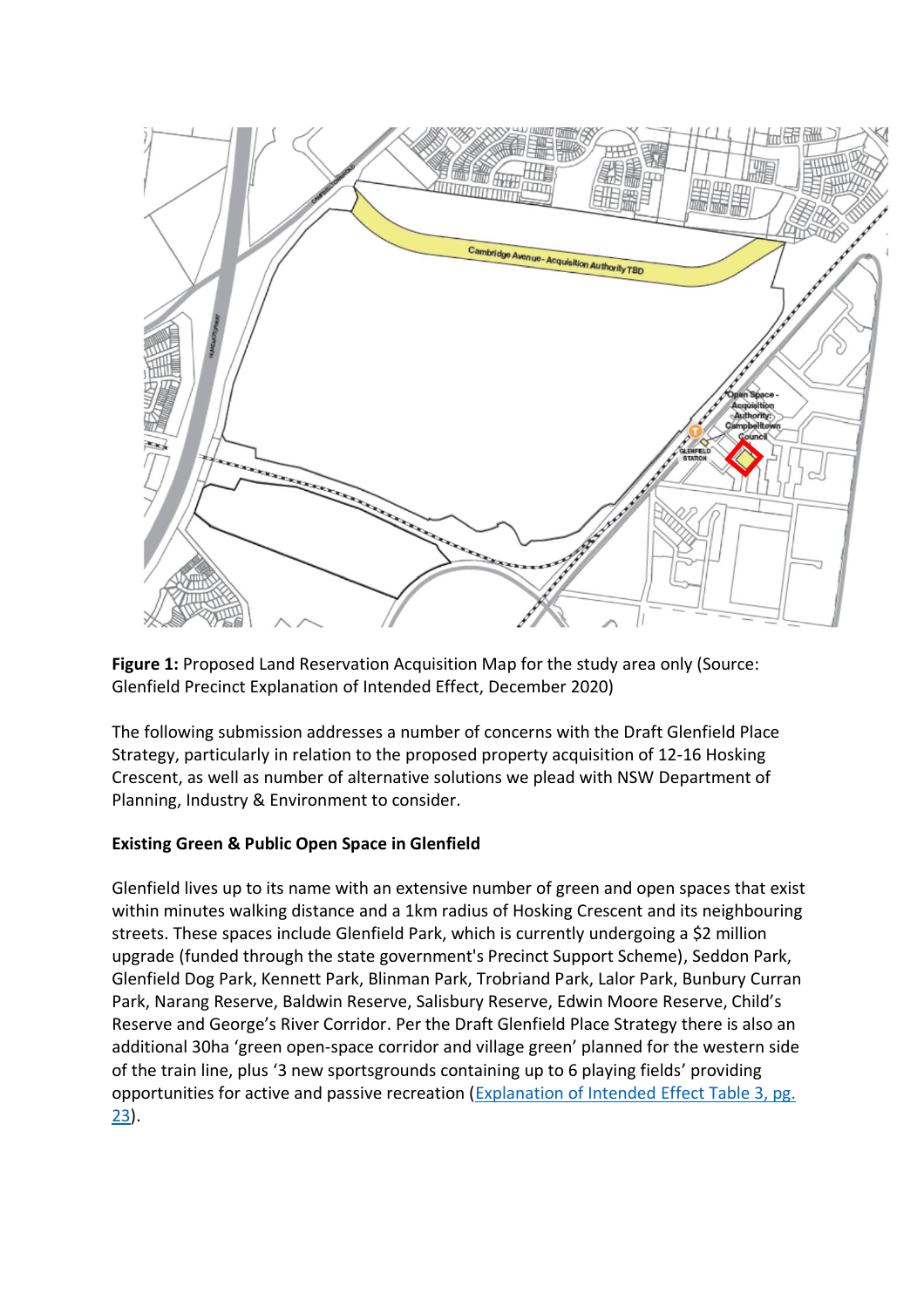Following professional advice from The Planning Hub who specialise in town planning and have a deep knowledge of Local & State planning legislation, a calculation of the total area of merely Glenfield Park, Seddon Park and Kennett Park is approximately 112 hectares. This is almost double the open space required for the projected population of Glenfield (up to 23,400 residents) per The Growth Centre Development Code (GCDC).

With every problem there is a solution. Based on the abundance of existing open space within the subject area, there's already countless opportunities for the local council or state government to develop these underused recreational spaces without acquiring 12-16 Hosking Crescent. Within the [Glenfield Priority Precinct Social Infrastructure and Open](https://shared-drupal-s3fs.s3-ap-southeast-2.amazonaws.com/master-test/fapub_pdf/00+-+Planning+Portal+Exhibitions/Glenfield+Social+Infrastructure+and+Open-Space+Services+Report.pdf)  [Space Services Report \(pg. iii\)](https://shared-drupal-s3fs.s3-ap-southeast-2.amazonaws.com/master-test/fapub_pdf/00+-+Planning+Portal+Exhibitions/Glenfield+Social+Infrastructure+and+Open-Space+Services+Report.pdf) only 3-4 embellishments to 'existing local parks' are recommended to meet guidelines for a low development planning scenario, and 4-6 embellishments for a high development planning scenario. Installing benches, picnic tables, fitness equipment, help people appreciate natural beauty by labelling different plants and trees with informative placards and providing appropriate waste management systems are just a few ways the parks listed above could be embellished to create appealing passive green zones.

In the case that the aforementioned suggestion doesn't provide an adequate solution, we appeal to the planning team to carefully consider an alternate location for the green space that doesn't displace residents who don't want to vacate their homes.

## **Environmental Impact**

The mere 0.25 ha of open space that 12-16 Hosking Crescent would offer the community is too small-scale to promote the benefits that any well-planned open space should. Having an open space amongst a street primarily zoned as a 'mixed use/residential area' would encourage additional unwarranted noise, pollution, anti-social behaviour and safety concerns for residents or potential businesses in the vicinity. Anecdotally, the current vacant block on lot 16 already attracts anti-social behaviour such as the consumption of alcohol, drug use, arson and public urination given its close vicinity to the train station. These are all behaviours that surrounding residents could be exposed to, however on a greater scale if the proposed green space was to ensue. Rectifying vandalism and maintaining yet another green space to an acceptable standard is only going to provide yet another challenge and cost inefficiency to the Campbelltown City Council.

Research shows that many of the positive health benefits of a green or open space are not derived through physical access to the space alone, but are influenced strongly by the quality and size of the space [\(Planning for green open space in urbanising landscapes,](https://www.environment.gov.au/system/files/pages/25570c73-a276-4efb-82f4-16f802320e62/files/planning-green-open-space-report.pdf)  [National Environment Research Program & Environmental Decisions Hub Report, October](https://www.environment.gov.au/system/files/pages/25570c73-a276-4efb-82f4-16f802320e62/files/planning-green-open-space-report.pdf)  [2014\)](https://www.environment.gov.au/system/files/pages/25570c73-a276-4efb-82f4-16f802320e62/files/planning-green-open-space-report.pdf). Quality of open space is characterised by the diversity of facilities available such as sporting fields or playgrounds, walking tracks, access to water, general amenity including safety (Broomhall 1996; Giles-Corti et al. 2005 Francis et al. 2012), none of which have been addressed or presented within the Draft Planning Strategy for 12-16 Hosking Crescent. In an Australian study, interview respondents with good access to *large* and *attractive* parks were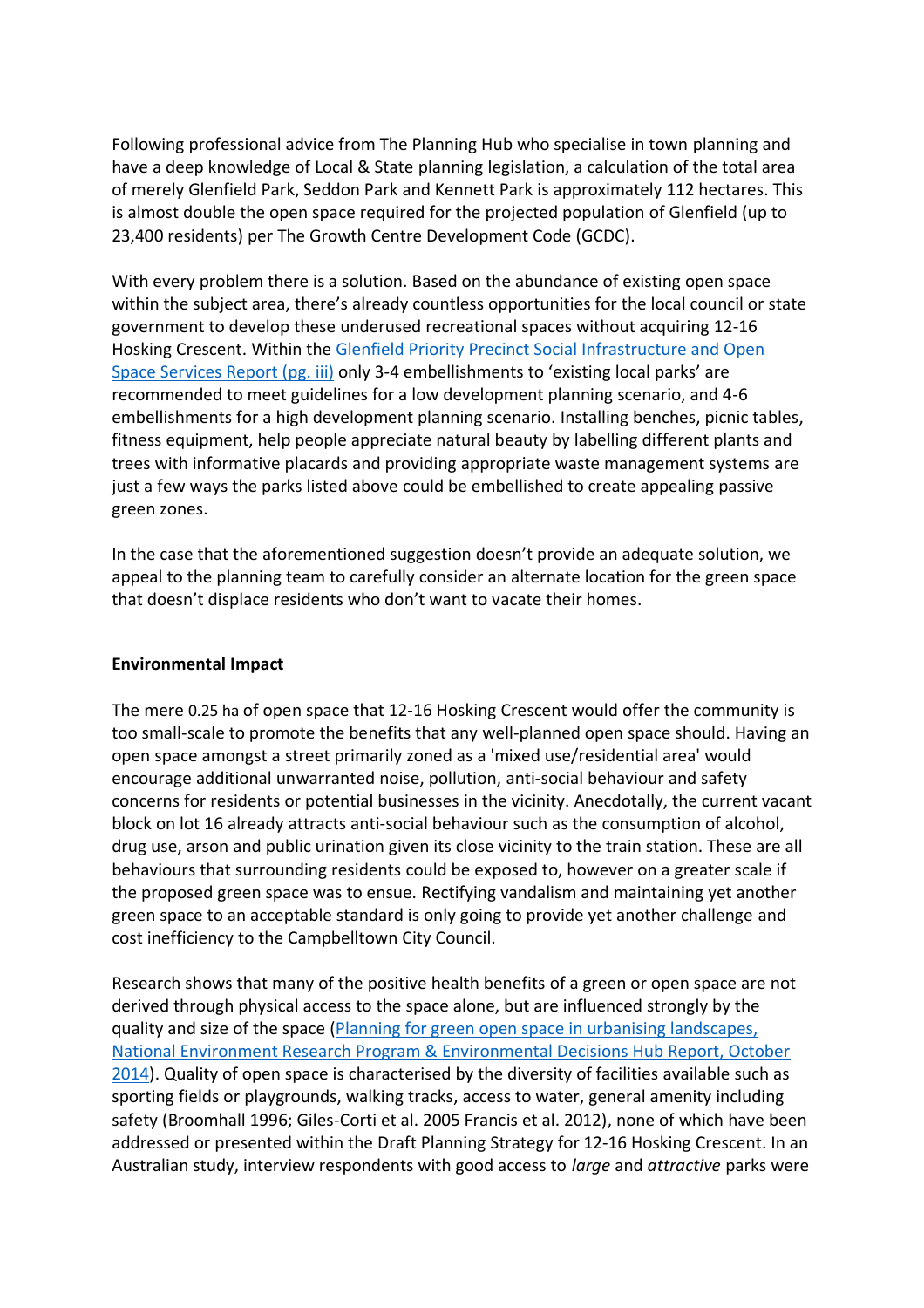found to be twice as likely to engage in physical or passive activity in public green open space (South Australian Active Living Coalition. 2010). As long-standing residents of Glenfield, we can vouch that the larger parks such as Seddon Park & Glenfield Park are more commonly utilised by local residents such as ourselves due to their quality of space and facilities.

As highlighted in the [Glenfield Priority Precinct Social Infrastructure and Open Space](https://shared-drupal-s3fs.s3-ap-southeast-2.amazonaws.com/master-test/fapub_pdf/00+-+Planning+Portal+Exhibitions/Glenfield+Social+Infrastructure+and+Open-Space+Services+Report.pdf)  [Services Report \(pg. 47\)](https://shared-drupal-s3fs.s3-ap-southeast-2.amazonaws.com/master-test/fapub_pdf/00+-+Planning+Portal+Exhibitions/Glenfield+Social+Infrastructure+and+Open-Space+Services+Report.pdf), 'the 2015 Glenfield Social Infrastructure Assessment identified a number of key priorities that Council have requested for open space in the Greenfield [SIC] precinct including: a review of Seddon and Kennett Parks to resolve the conflicts caused by the proximity of the sports field to the road and to improve opportunities for passive recreation'. Considering the small nature of the proposed open space for 12-16 Hosking Crescent, the area in which children and adults rest and play would be dangerously situated close to the road, particularly in an area that is only set become denser and naturally more traffic heavy.

Rather than forcefully acquiring the land from families who want to contribute to the thriving Glenfield community, we encourage NSW Planning, Industry & Environment to challenge future developers to become more accountable by incorporating green and open space areas within their design. As Australian cities continue to become dense with high-rise dwellings, there has been an increase in the installation of rooftop gardens. Not only can a rooftop green space store and clean rainwater, but it can also provide a natural thermal insulation for buildings thus minimising energy costs for the site. In using the surface of its building as a host for the ground area it displaces, rooftop green spaces ensure a balanced compromise, providing valuable public open space on one side while maintaining a traditional commercial façade. Secret Gardens and M Central buildings in Sydney and Condor Tower, The Burnley Living Roofs and The Victorian Desalination Plant in Melbourne are examples of inspiration for local and effective rooftop open spaces.